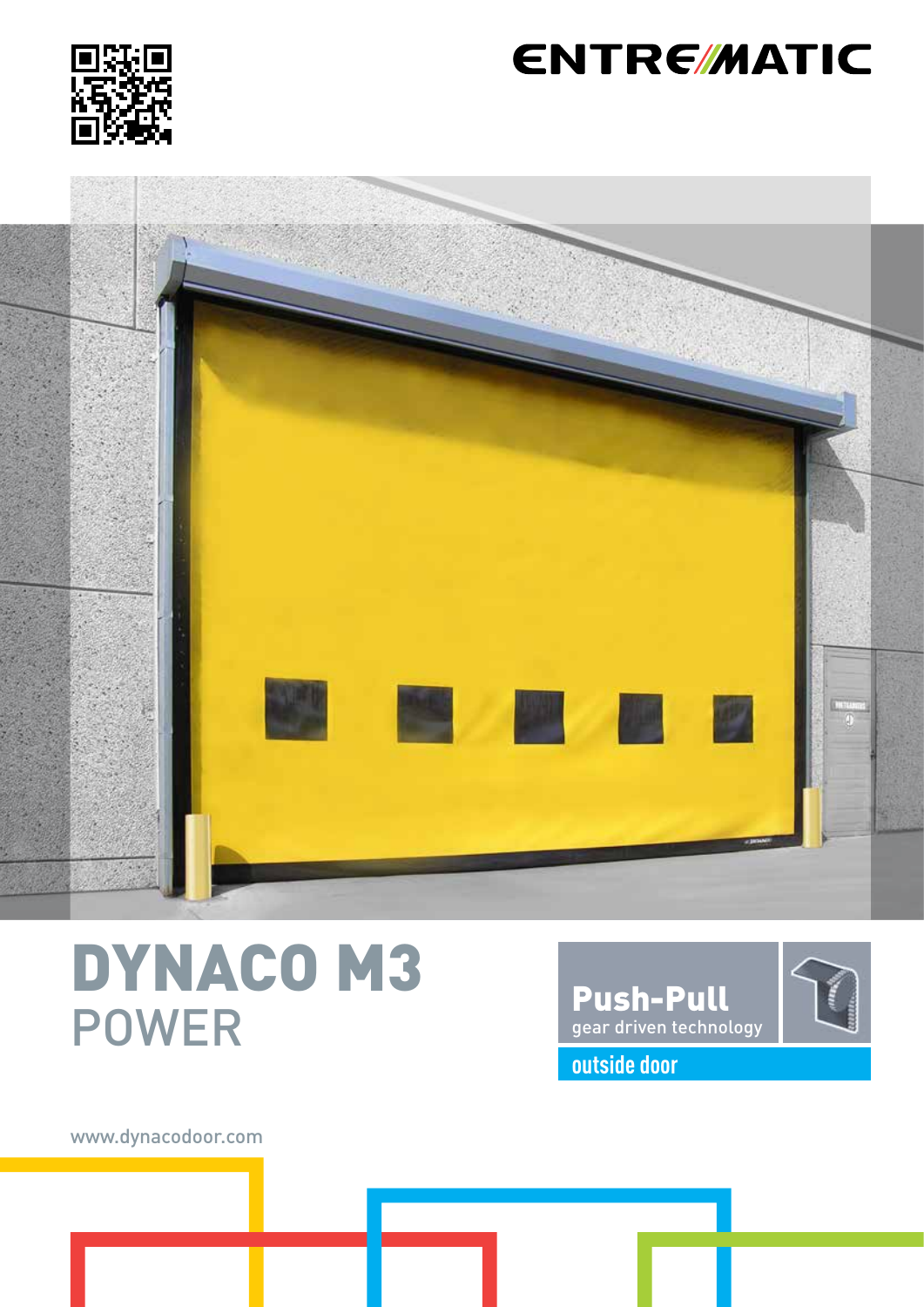# DYNACO M3 POWER

The Dynaco M3 Power is specifically designed for large sized outside applications with intensive use. It protects your facilities against wind, rain, snow, dirt and extreme temperatures. Operating speed and perfect sealing properties improve your traffic flows and provide employee comfort, environmental control and savings on energy costs. Fully self-reinserting, the Dynaco M3 Power will automatically reinsert itself in its side guides when the curtain is accidentally hit.

- **B** PATENTED "PUSH PULL" TECHNOLOGY: Unique door drive system.
- SUPERIOR SEAL, WIND RESISTANT: Patented side frame assembly. No blade nor brush systems. Up to wind load class 3.
	- CRASH FORGIVING AND SELF-REINSERTING WITHOUT INTERVENTION: The curtain automatically reinserts itself when dis-

lodged. No repair costs, no production down time.

- **USER SAFETY:** Flexible curtain without rigid elements.
- COMFORT OF USE: DYNACO wireless detector at the bottom.
- **ADVANCED DRIVE:** Frequency driven motor and encoder for smooth operation. Wearable elements are reduced to a minimum.
- **DYNALOGIC CONTROL BOX:** User-friendly control box with self-diagnosis.
- CONFORM TO FN13241-1

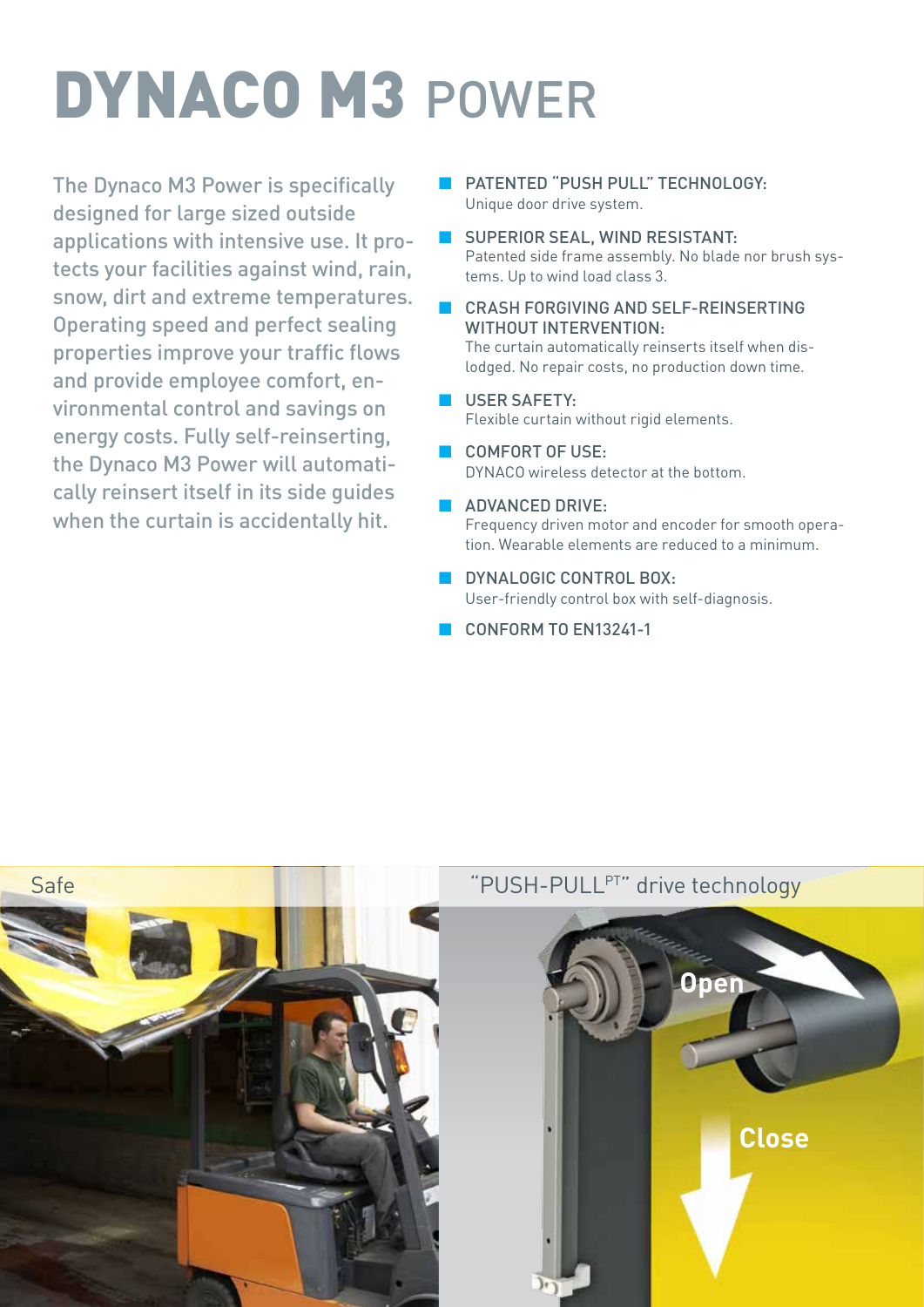| EN 1944 I-T ƏTANDARDƏ           |                 |                 |                         |
|---------------------------------|-----------------|-----------------|-------------------------|
| <b>Standard</b>                 | Ref.            | Test acc.       | <b>Results</b>          |
| Water<br>permeability           | EN 12425        | EN 12489        | Class <sub>1</sub>      |
| <b>Wind load</b>                | EN 12424        | EN 12444        | $Class 2*$              |
| Wind<br>permeability            | EN 12426        | <b>EN 12427</b> | Class 1**               |
| <b>Safe openings</b>            | EN 12453        | EN 12445        | Pass                    |
| Mechanical<br>resistance        | EN 12604        | EN 12605        | Pass                    |
| <b>Unintended</b><br>movements  | <b>FN 12604</b> | <b>FN 12605</b> | Pass                    |
| <b>Thermal</b><br>transmittance | <b>EN 12428</b> | <b>EN 12428</b> | 6,02 W/m <sup>2</sup> K |
| Performance<br>(cycles)         | FN 12604        | <b>FN 12605</b> | 750,000                 |

\* The indicated class for wind resistance applies for maximum dimensions. For doors up to W 6.000mm x H 5.500mm: Class 3

\*\* Valid for a door of 3500 x 3500mm

**EN13241-1 STANDARDS**

#### Push-Pull gear driven technology



#### **outside door**

#### **CHARACTERISTICS**

| Max. dimensions                                                              | W 9.000 mm x H 5.500 mm                                                                                                                                                              |  |  |
|------------------------------------------------------------------------------|--------------------------------------------------------------------------------------------------------------------------------------------------------------------------------------|--|--|
| <b>Opening speed</b><br><b>Closing speed</b>                                 | Up to 1,4 m/s (W< 7500mm) - 0,8 m/s (W≥7500mm)<br>$0.6$ m/s (W< 7500mm) - 0.4 m/s (W>7500mm)                                                                                         |  |  |
| <b>Structure</b>                                                             | Galvanised steel . 100 x 50 x 3 mm                                                                                                                                                   |  |  |
| Drum                                                                         | Steel - Ø 140 x 4 mm.                                                                                                                                                                |  |  |
| Side guides                                                                  | Reinforced polyethylene (PE-UHMW1000)<br>on springs. Lower 300 mm of side guides<br>reinforced                                                                                       |  |  |
| Motor                                                                        | 4 poles, without brake.<br>Power 1,5 kW<br>IP rating: IP 65                                                                                                                          |  |  |
| <b>Control box</b>                                                           | DYNALOGIC provided with: circuit breaker,<br>general divider, adjustable timer, push button for<br>opening and reset and emergency stop.<br>IP rating: IP 54.<br>Frequency inverter. |  |  |
| <b>Standard detectors</b>                                                    | Infrared barrier: 300 mm from the floor.<br>Wireless DYNACO detector (WDD).                                                                                                          |  |  |
| Power supply<br><b>Frequency</b>                                             | Single phase 230V - 18 A<br>Frequency: 50-60 Hz                                                                                                                                      |  |  |
| <b>Available colours</b><br>comparable with:                                 | Yellow RAL1003<br>Green RAL6005                                                                                                                                                      |  |  |
| (Actual colours<br>may deviate. Colour<br>samples available<br>upon request) | <b>RAL7035</b><br>Orange RAL2004<br>Grey<br><b>RAL3000</b><br>White RAL9010<br>Red<br>Blue RAL5002<br>Black RAL9005                                                                  |  |  |



#### Side reinforcement Side guide and lateral driving strap view